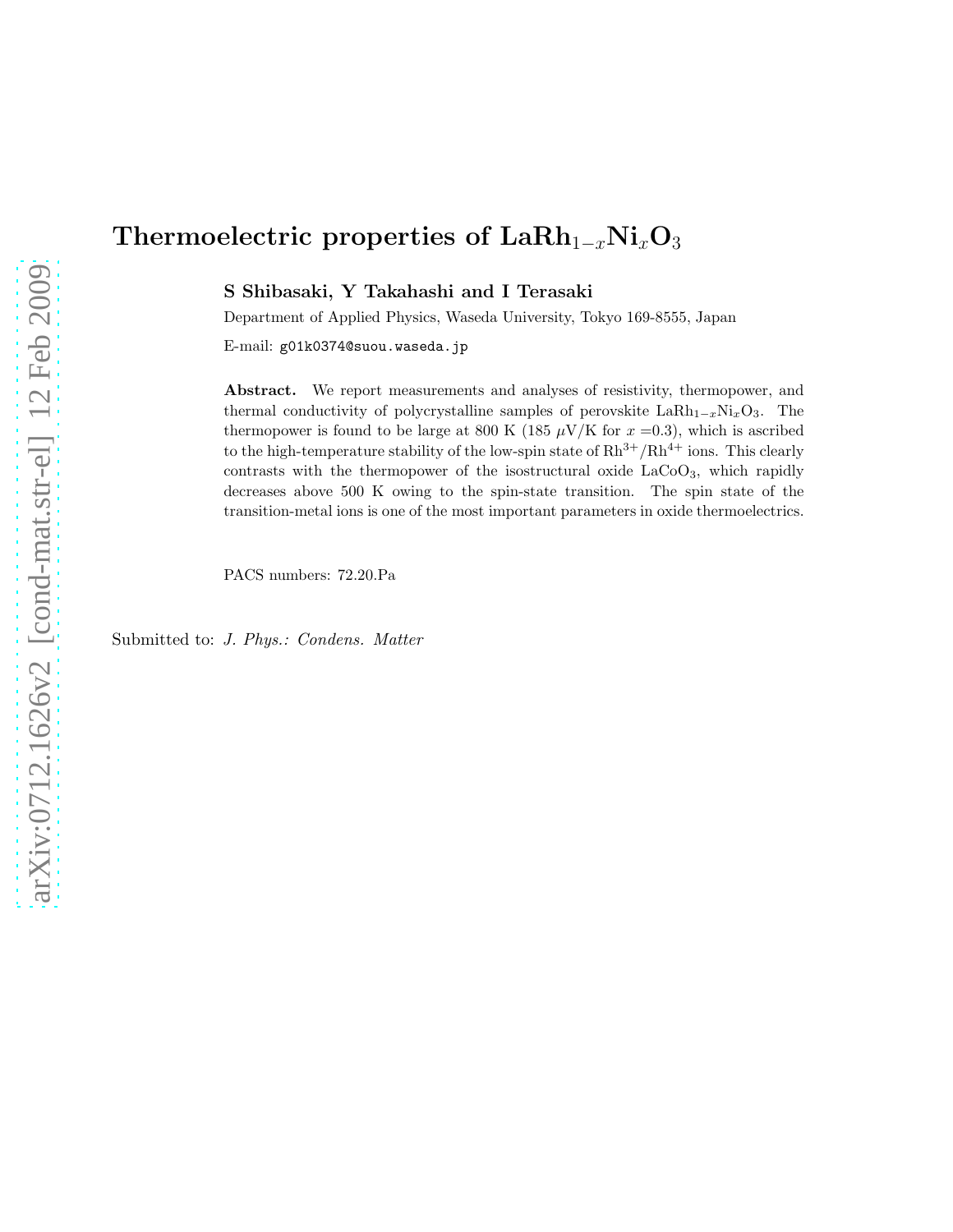# 1. Introduction

One of the best advantages of oxides as thermoelectric materials is stability at high temperatures. Thermoelectric materials are characterized by the dimensionless figureof-merit,  $ZT = S^2T/\rho\kappa$ , where S,  $\rho$ ,  $\kappa$  and T represent thermopower, resistivity, thermal conductivity and absolute temperature, respectively.  $\text{Na}_x\text{CoO}_2[1]$  $\text{Na}_x\text{CoO}_2[1]$  was found to be useful for high-temperature power generation, and a large number of researchers now study thermoelectric oxides[\[2,](#page-7-1) [3,](#page-7-2) [4,](#page-7-3) [5,](#page-7-4) [6,](#page-7-5) [7,](#page-7-6) [8\]](#page-7-7). In particular, the layered Co oxides with the CdI<sub>2</sub>-type CoO<sub>2</sub> block show large thermopower up to 1000 K with low resistivity[\[2,](#page-7-1) [3,](#page-7-2) [4\]](#page-7-3). Koshibae et al successfully revealed that the spin and orbital degeneracy of the d orbitals is important to the thermopower[\[9\]](#page-7-8). According to their theoretical prediction, conduction between  $(t_{2g})^5$  and  $(t_{2g})^6$  causes large thermopower at high temperatures in Co oxides. Rh oxides have been investigated for oxide thermoelectrics. Because Rh is just below Co in the periodic table, chemical properties of Rh are expected to be similar to those of Co. We should note that Rh ions favour the low-spin state more than Co ions. In fact, the layered Rh oxides with the  $CdI<sub>2</sub>$ -type  $RhO<sub>2</sub>$  block are found to show similar thermoelectric properties to those of the layered Co oxides [\[10,](#page-7-9) [11,](#page-7-10) [12,](#page-7-11) [13,](#page-7-12) [14\]](#page-7-13).

Although Rh is promising for oxide thermoelectrics, almost all the layered Rh oxides show similar but poorer thermoelectric properties than the Co oxides. Here we focus on the perovskite-type Rh oxide LaRhO<sub>3</sub>, because LaCo<sub>1-x</sub>Ni<sub>x</sub>O<sub>3</sub> and La<sub>1-x</sub>Sr<sub>x</sub>CoO<sub>3</sub> show good thermoelectric properties around room temperature[\[5,](#page-7-4) [6,](#page-7-5) [7,](#page-7-6) [8\]](#page-7-7). However, the thermopower of  $LaCoO<sub>3</sub>$  suddenly decreases with the spin-state transition around 500 K[\[7,](#page-7-6) [15\]](#page-7-14), which means that  $LaCoO<sub>3</sub>$ -based materials cannot be used above 500 K. In contrast, Rh ions favour the low-spin state up to high temperature, and we expect that LaRhO3-based materials can show better thermoelectric properties than the Co analogues at high temperature. We found that Rh-site substitution improves the thermoelectric properties in  $\text{CuRhO}_2[14]$  $\text{CuRhO}_2[14]$  and  $\text{ZnRh}_2\text{O}_4[16]$  $\text{ZnRh}_2\text{O}_4[16]$ . Especially in the case of  $CuRhO<sub>2</sub>$ , Mg substitution for Rh makes the system metallic, whereas Cu-site substitution does not increase conductivity. Thus, we substituted Ni for Rh in  $\text{LaRhO}_3$ as a reference material to  $LaCo_{1-x}Ni_xO_3$ .

In this paper, we present the high-temperature thermoelectric properties of perovskite La $Rh_{1-x}Ni_xO_3$  and compare them with those of LaCo<sub>1−x</sub>Ni<sub>x</sub>O<sub>3</sub>. We find that the thermopower of  $LaRhO<sub>3</sub>$  remains large above 500 K, and that the spin state of the  $Co^{3+}/Rh^{3+}$  ions determines the high-temperature thermoelectrics.

#### 2. Experimental details

Polycrystalline samples of La $Rh_{1-x}Ni_xO_3$  were prepared by a solid-state reaction. Stoichiometric amounts of  $La_2O_3$ ,  $Rh_2O_3$  and NiO were mixed and calcined at 1273 K for 24 h in air. The calcined products were thoroughly ground, pelletized and sintered at 1373 K for 48 h in air. The X-ray diffraction (XRD) of the samples was measured using a CuK $\alpha$  radiation by a  $\theta$ -2 $\theta$  method from 10 to 100 degree. The magnetic susceptibility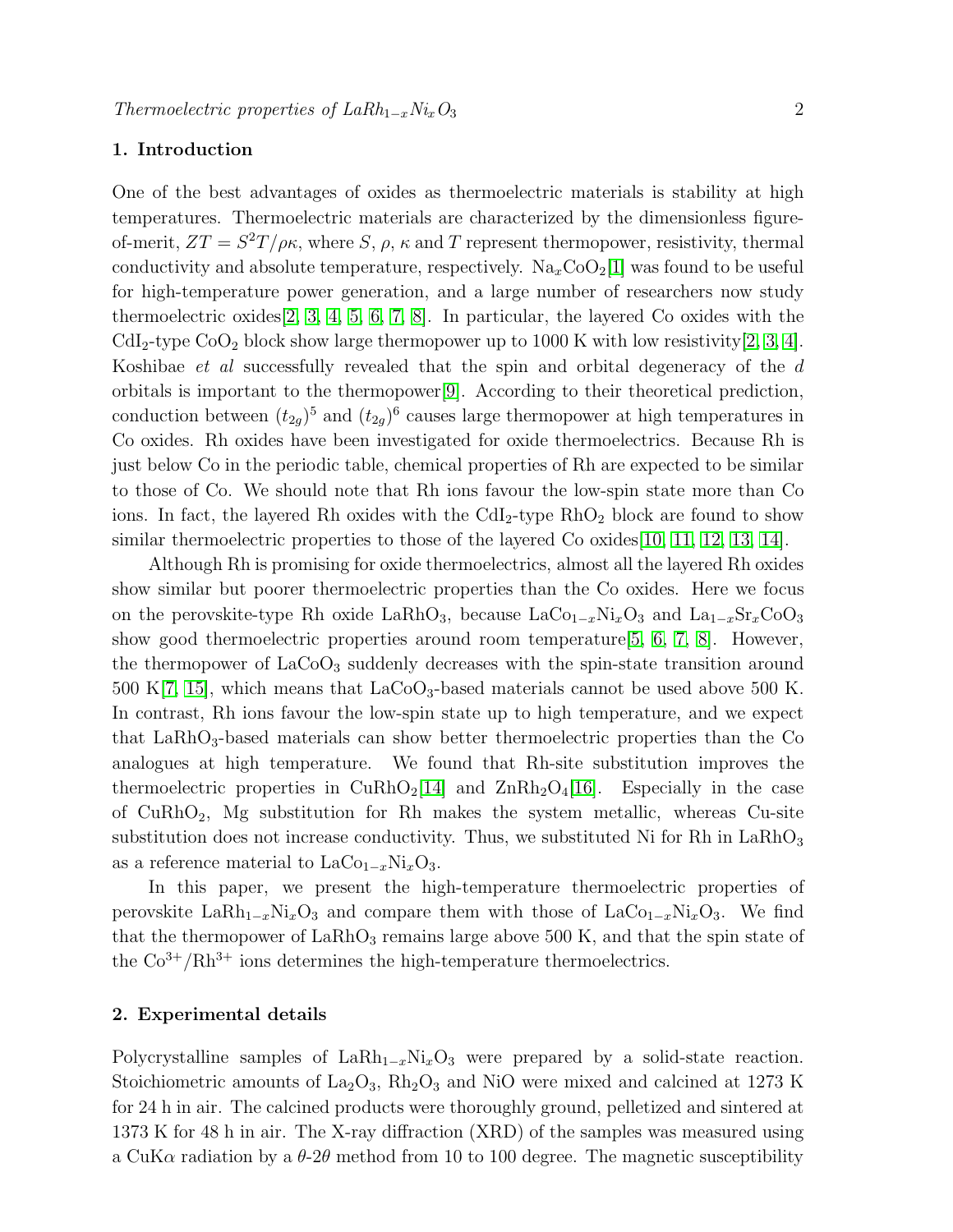measurements were performed using Magnetic Property Measurement System (MPMS, Quantum Design) with an external field of 0.1 T from 5 to 400 K. The low-temperature resistivity and the thermopower measurements were performed in a liquid He cryostat from 4.2 to 300 K. The high-temperature resistivity and thermopower measurements were performed in vacuum from 300 to 800 K. The resistivity was measured using a conventional four-probe technique, and the thermopower was measured using a steady-state technique with a typical temperature gradient of  $0.5 - 1$  K. The thermal conductivity measurements were performed in a closed refrigerator using a steady-state technique from 8 to 300 K.

#### 3. Results and discussion

Figure [1\(](#page-3-0)a) shows the XRD patterns of La $Rh_{1-x}Ni_xO_3$  from  $x = 0$  to 0.3. The lattice constants of these materials are shown in figure [1\(](#page-3-0)b). The samples are in single phase for  $x \leq 0.15$ , and a small amount of NiO is detected above  $x = 0.2$ . We evaluate the volume fraction of NiO impurity from the Rietveld simulation  $[17]$  to be less than  $4\%$ for  $x = 0.3$ . This suggests that more than 85% of the doped Ni ions are substituted for Rh ions in the  $x = 0.3$  sample, and we can safely neglect the effect of the NiO phase. We further note that the resistivity and the thermopower systematically change up to  $x = 0.3$  (see figure [3](#page-5-0) and figure [4\)](#page-5-1), suggesting that the NiO impurity little affects the thermoelectric properties.

In our sintering condition, we expect that Ni ions are stable as divalent. On the other hand, a possible existence of  $Ni^{3+}$  was reported in  $La_2NiRhO_6[18]$  $La_2NiRhO_6[18]$ , and hence we measured susceptibility of  $\text{LaRh}_{1-x}\text{Ni}_x\text{O}_3$  in order to determine the valence state of Ni. Figure [2](#page-3-1) shows the susceptibility of  $\text{LaRh}_{1-x}\text{Ni}_x\text{O}_3$  from 5 to 400 K. The inset of figure [2](#page-3-1) shows the inverse susceptibility of LaRh<sub>1-x</sub>Ni<sub>x</sub>O<sub>3</sub>. We obtain Curie constants of 6.10×10<sup>-2</sup> and  $1.11\times10^{-1}$  emu/mole·K for  $x=0.05$  and 0.1 using the Curie law, respectively. Adopting the q-factor of 2, we calculate Curie constants assuming  $Ni^{2+}$  in the high-spin state to be  $5.0 \times 10^{-2}$  and  $1.0 \times 10^{-1}$  emu/mole·K for  $x = 0.05$  and  $x = 0.1$ , respectively. From these values, we conclude that substituted Ni ions are divalent (high spin) in our system. Conduction occurs in the Rh-O network, and it is hard to see the magnetic susceptibility of Rh ions. Nakamura *et al* showed that both  $Rh^{3+}$  and  $Rh^{4+}$ ions are in the low-spin state[\[19\]](#page-7-18). Assuming that the oxygen content does not change largely, we expect that the substitution of  $Ni^{2+}$  (the ion radius [\[20\]](#page-7-19)  $r = 0.70 \text{ Å}$ ) for  $Rh^{3+}$  $(r=0.67 \text{ Å})$  creates Rh<sup>4+</sup>  $(r=0.62 \text{ Å})$  owing to the charge neutrality condition. In other words, two  $Rh^{3+}$  ions are replaced by  $Ni^{2+}$  and  $Rh^{4+}$  ions through this substitution. Then the "average" ion radius of the dopant is  $(0.70+0.62)/2=0.66$  Å, which is nearly equal to the ion radius of  $Rh^{3+}$ . Accordingly the lattice parameters are expected to depend weakly on  $x$ , which is consistent with the data in figure [1\(](#page-3-0)b). A similar tendency is observed in CuRh<sub>1−y</sub>Mg<sub>y</sub>O<sub>2</sub>, where Mg<sup>2+</sup>(0.72 Å) ions are substituted for Rh<sup>3+</sup> to create  $Rh^{4+}[14]$  $Rh^{4+}[14]$ .

Now let us discuss the thermoelectric properties of La $Rh_{1-x}Ni_xO_3$ . Figure [3\(](#page-5-0)a)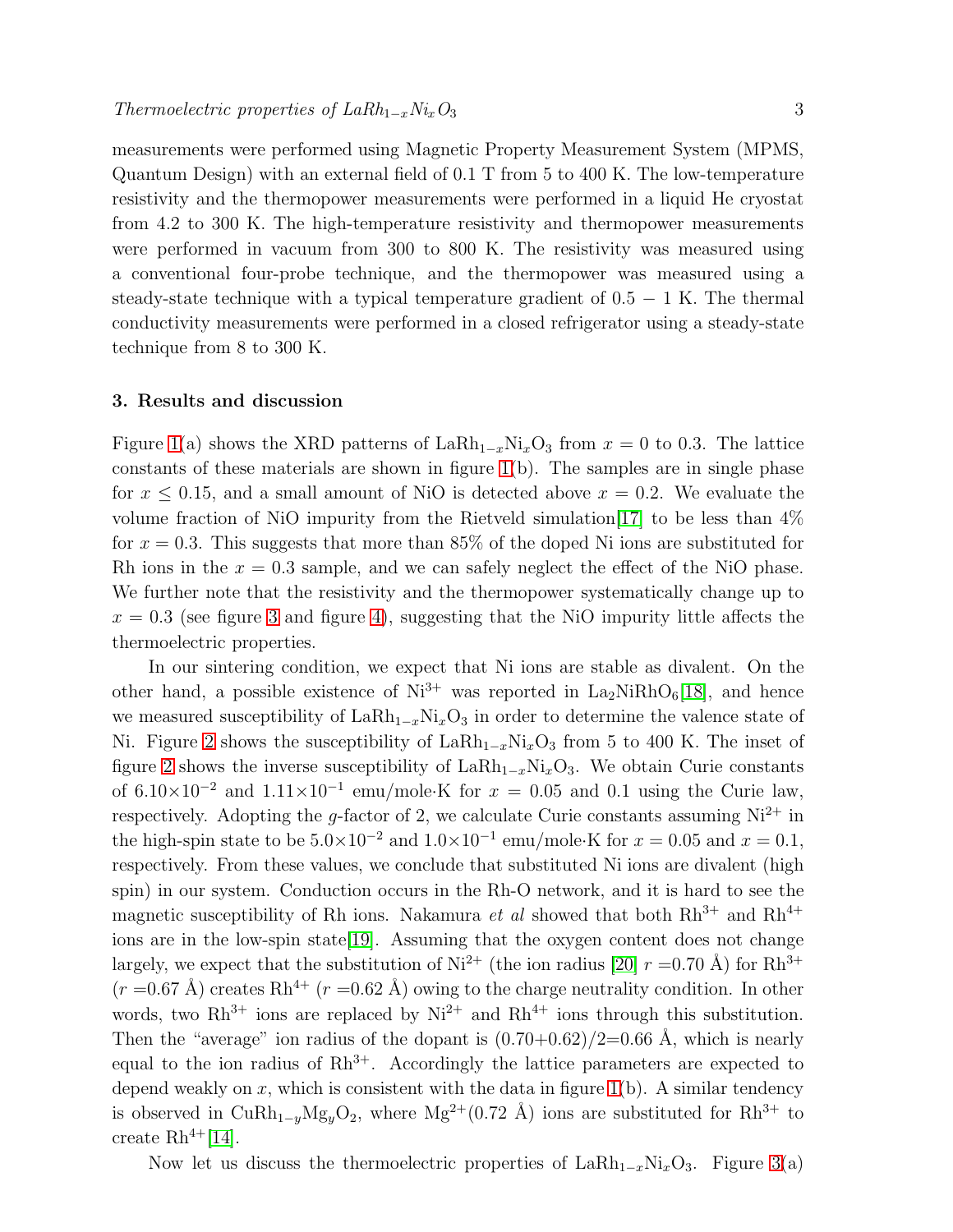

Figure 1. (Colour online)(a) XRD patterns and (b) lattice constants of LaRh<sub>1-x</sub>Ni<sub>x</sub>O<sub>3</sub>. The impurity peaks of NiO are marked with stars.

<span id="page-3-0"></span>

<span id="page-3-1"></span>Figure 2. (Colour online) Susceptibility of La $Rh_{1-x}Ni_xO_3$ . An external field of 0.1 T is applied. The solid lines are guides to the eye.

shows the resistivity of La $Rh_{1-x}Ni_xO_3$  from 4.2 to 800 K. Nakamura *et al* previously reported that the resistivity of  $\text{LaRhO}_3$  was 45  $\Omega$ cm at room temperature with semiconducting behaviour [\[19\]](#page-7-18), which is reproduced in our measurement. The resistivity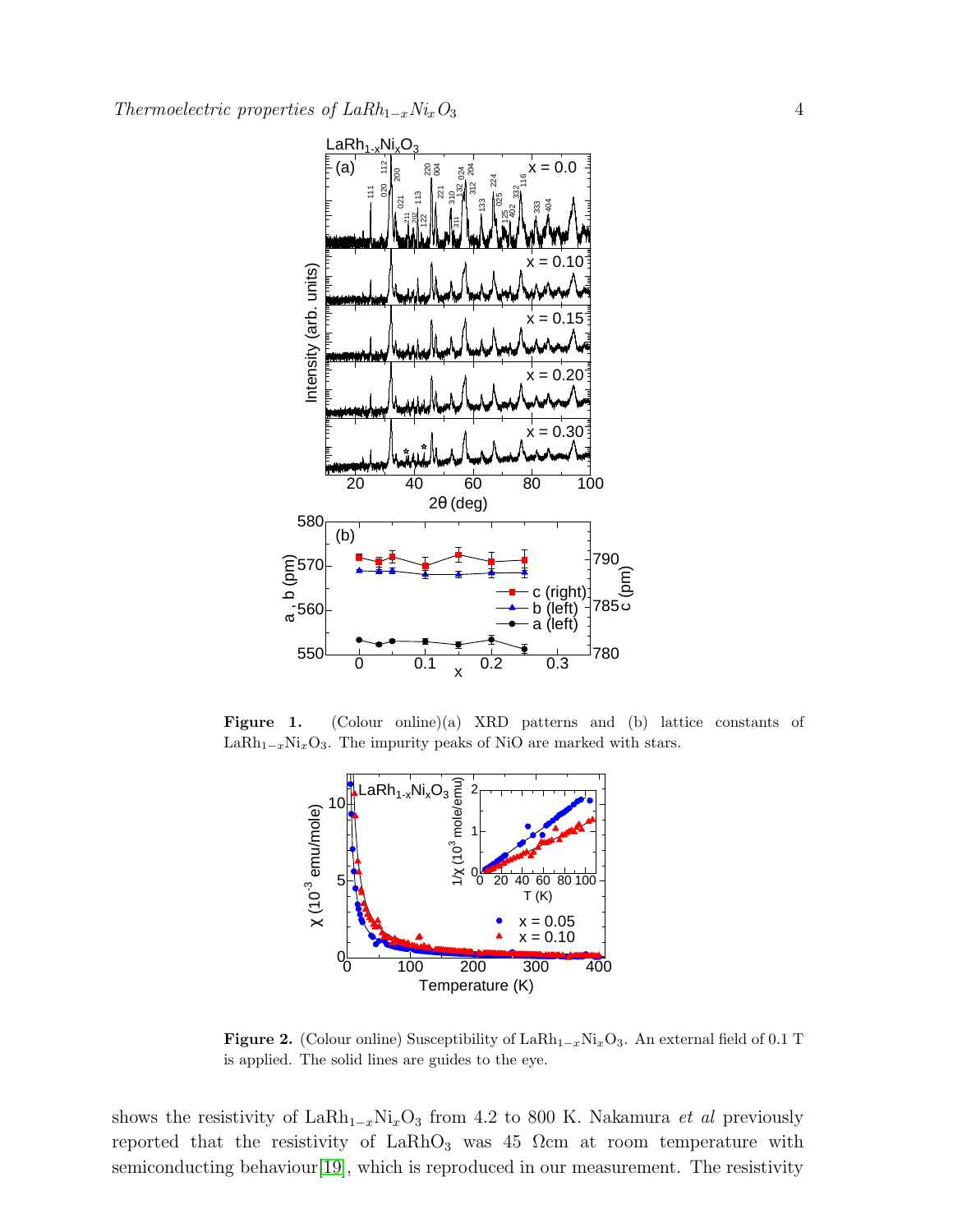|                                                         | $LaRh0.7Ni0.3O3$ $LaCo0.8Ni0.2O3$ |                   |
|---------------------------------------------------------|-----------------------------------|-------------------|
| $\rho$ $_{300~\rm K}$ (mΩcm)                            | 36                                | 10 <sup>a</sup>   |
| $\rho$ 800 K (m $\Omega$ cm)                            | 25                                | 1 <sub>p</sub>    |
| $S_{300 \text{ K}}$ ( $\mu$ V/K)                        | 85                                | 100 <sup>a</sup>  |
| $S_{\rm 800\;K}$ ( $\mu$ V/K)                           | 185                               | $15^{\rm b}$      |
| $S^2/\rho_{800 \text{ K}}$ ( $\mu$ W/cmK <sup>2</sup> ) | 1.37                              | 0.23 <sup>b</sup> |
| $\kappa$ $_{300~\rm K}$ (mW/cmK)                        | 20                                | $14^{\rm a}$      |

<span id="page-4-0"></span>**Table 1.** Comparison between LaRh<sub>0.7</sub>Ni<sub>0.3</sub>O<sub>3</sub> and LaCo<sub>0.8</sub>Ni<sub>0.2</sub>O<sub>3</sub>. The subscripts represent measured temperatures.

<sup>a</sup> Reference [\[5\]](#page-7-4).

<sup>b</sup> Reference [\[7\]](#page-7-6).

systematically decreases with x and reaches as low as  $25 \text{ m}\Omega\text{cm}$  at  $800 \text{ K}$  for  $x = 0.3$ . The insulating behaviour of the resistivity at low temperature suggests that the substituted Ni ions work as scattering centers. This further assures us to regard the Ni ions as divalent. If the Ni ions were trivalent, the system could be regarded as a solid solution of  $LaRhO<sub>3</sub>$  and  $LaNiO<sub>3</sub>$ , in which the resistivity would be dominated by the volume fraction of metallic LaNiO<sub>3</sub>. Figure [3\(](#page-5-0)b) shows the thermopower of LaRh<sub>1-x</sub>Ni<sub>x</sub>O<sub>3</sub> from 4.2 to 800 K. After the thermopower drastically deareases from  $x = 0$  to 0.05, it gradually decreases with x above  $x = 0.1$ . We should note that the sign is always positive for all the samples, which further excludes the possible existence of  $Ni^{3+}$  ions giving negative thermopower [\[21\]](#page-7-20). We observe large thermopower up to 800 K, which suggests that Rh ions are in the low-spin state up to high temperature.

Figure [4](#page-5-1) shows the electric conductivity  $(\rho^{-1})$ , the thermopower (S) and the power factor  $(S^2/\rho)$  at 300 and 800 K as a function of Ni content x. We clearly see that the conductivity increases with  $x$ , which suggests that Ni is a suitable dopant. The thermopower is weakly dependent on  $x$  at high concentration. Thanks to these behaviours, we obtain fairly large power factor which increases up to  $x = 0.3$  in LaRh<sub>1-x</sub>Ni<sub>x</sub>O<sub>3</sub>. Recently, Usui *et al* theoretically calculated the thermopower of doped LaRh $O_3$  as a function of carrier concentration [\[22\]](#page-7-21), which agrees well with our experiment. This is quantitatively different from the power factor of conventional semiconductors, where it takes a maximum at an optimum carrier density of  $10^{19}$ - $10^{20}$ cm<sup>-3</sup>. The thermoelectric parameters are listed for La $Rh_{0.7}Ni_{0.3}O_3$  and LaCo<sub>0.8</sub>Ni<sub>0.2</sub>O<sub>3</sub> in table [1.](#page-4-0) While the resistivity of  $\text{LaRh}_{0.7}\text{Ni}_{0.3}\text{O}_3$  is 25 times higher than that of  $LaCo<sub>0.8</sub>Ni<sub>0.2</sub>O<sub>3</sub>$ , its thermopower is 12 times larger at 800 K. This indicates that  $\text{LaRh}_{0.7}\text{Ni}_{0.3}\text{O}_3$  shows a larger power factor at 800 K.

The thermal conductivity is essential to evaluating  $ZT$ . Figure [5\(](#page-6-0)a) shows the thermal conductivity of La $Rh_{1-x}Ni_xO_3$  below 300 K. The magnitude of the thermal conductivity of  $\text{LaRhO}_3$  and  $\text{LaRh}_{0.7}\text{Ni}_{0.3}\text{O}_3$  is almost the same as that of LaCo<sub>1−x</sub>Ni<sub>x</sub>O<sub>3</sub>[\[5\]](#page-7-4). The electronic contribution is evaluated to be less than 1 mW/cmK at 300 K for  $\text{LaRh}_{0.7}\text{Ni}_{0.3}\text{O}_3$  from the Wiedemann-Franz law, which means that the lattice contribution is dominant.  $ZT$  is calculated to be  $3 \times 10^{-3}$  for  $x = 0.3$  and  $6 \times 10^{-5}$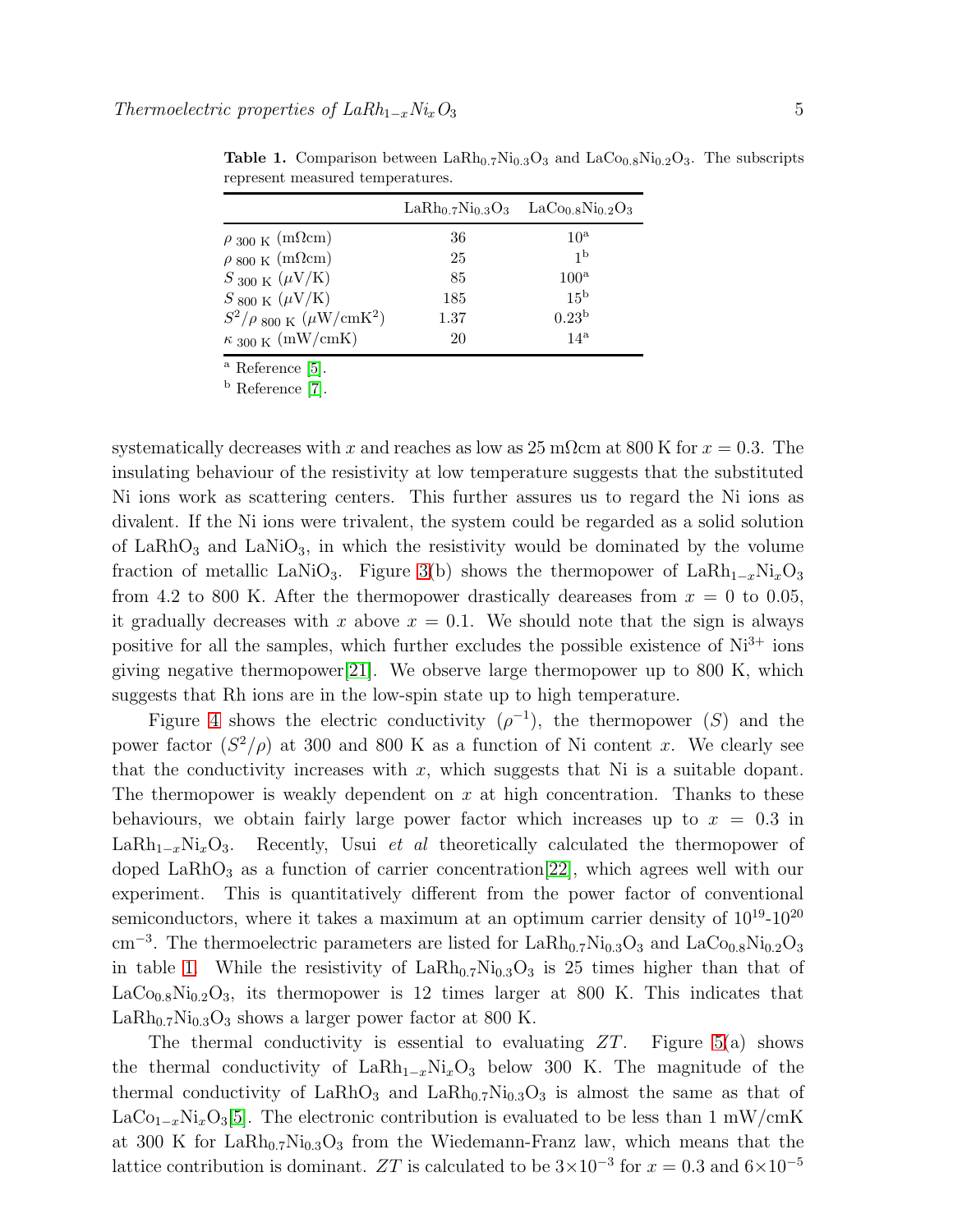

Figure 3. (Colour online)(a) Resistivity and (b) thermopower of LaRh<sub>1-x</sub>Ni<sub>x</sub>O<sub>3</sub> from 4.2 to 800 K.

<span id="page-5-0"></span>

<span id="page-5-1"></span>**Figure 4.** (Colour online)Ni content (x) dependence of electric conductivity  $(\rho^{-1})$ , thermopower (S) and power factor  $(S^2/\rho)$  of LaRh<sub>1-x</sub>Ni<sub>x</sub>O<sub>3</sub> at 300 K (filled) and 800 K (unfilled).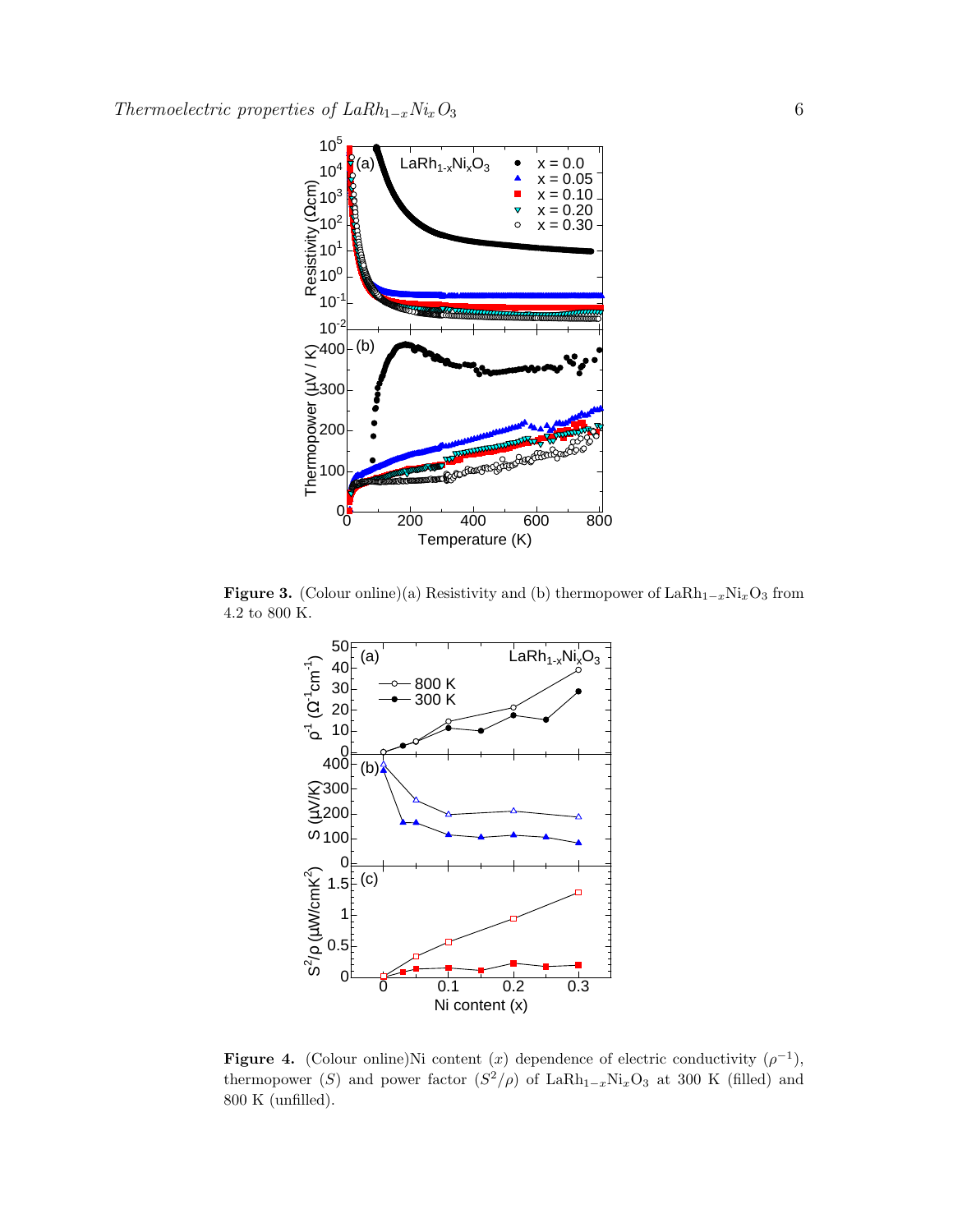

<span id="page-6-0"></span>Figure 5. (Colour online) Thermal conductivity of LaRh<sub>1-x</sub>Ni<sub>x</sub>O<sub>3</sub> from 8 to 300 K.

for  $x = 0$  at 300 K. The lattice thermal conductivity is dominant in both materials and the magnitude is almost same, we assume the thermal conductivity of  $LaCoO<sub>3</sub>$  $(25 \text{ mW/cmK at } 800 \text{ K})[8]$  $(25 \text{ mW/cmK at } 800 \text{ K})[8]$  and evaluate ZT to be 0.044 for  $x = 0.3$ . We notice that this value itself is not yet satisfactory, but should emphasize that it is three times larger than  $ZT = 0.015$  for LaC<sub>0.95</sub>Ni<sub>0.05</sub>O<sub>3</sub> at 800 K[\[8\]](#page-7-7). As far as we know, this is the first report for a Rh oxide to show better thermoelectric properties than the isostructural Co oxide. Assuming that the lattice thermal conductivity is zero, we find  $ZT = S^2T/\kappa_{\rm el}\rho = S^2/L_0$ by using the Wiedemann-Franz law, where  $L_0$  is the Lorentz number[\[23\]](#page-7-22). Then  $ZT > 1$ requires  $S > 160 \mu \text{V/K}$ , which is satisfied in the present compound at 800 K. The thermopowers of the layered Co/Rh oxides and  $\text{LaRh}_{1-x}\text{Ni}_x\text{O}_3$  exceed this value at high temperature. This comes from the stability of the low-spin state of the Co/Rh ions[\[9\]](#page-7-8). On the other hand, LaCoO<sub>3</sub>-based materials show the thermopower less than 30  $\mu$ V/K at high temperature, which means that these compounds do not show  $ZT > 1$  at high temperature. Thus we conclude that the spin state of Co/Rh ions in Co/Rh oxides plays a crucial role in oxide thermoelectrics. Unfortunately, the resistivity of  $\text{LaRh}_{0.7}\text{Ni}_{0.3}\text{O}_3$  is still high, and hence  $ZT$  is low. This is perhaps because we substituted the Rh site, not the La site. We expect better thermoelectric properties in La-site substituted  $\text{LaRhO}_3$ .

### 4. Summary

In summary, we have presented the transport data of  $\text{LaRh}_{1-x}\text{Ni}_x\text{O}_3$ , and have compared them with those of LaCo<sub>1−x</sub>Ni<sub>x</sub>O<sub>3</sub>. Unlike LaCo<sub>1−x</sub>Ni<sub>x</sub>O<sub>3</sub>, the thermopower remains large up to 800 K, which is ascribed to the conduction between the low-spin states of  $Rh^{3+}$  and  $Rh^{4+}$  ions. The dimensionless figure-of-merit is evaluated to be 0.044 for  $x = 0.3$  at 800 K, which is almost three times larger than that for Ni-doped LaCoO<sub>3</sub>. We propose that the spin-state control is a unique strategy for thermoelectric-materials design in transition metal oxides.